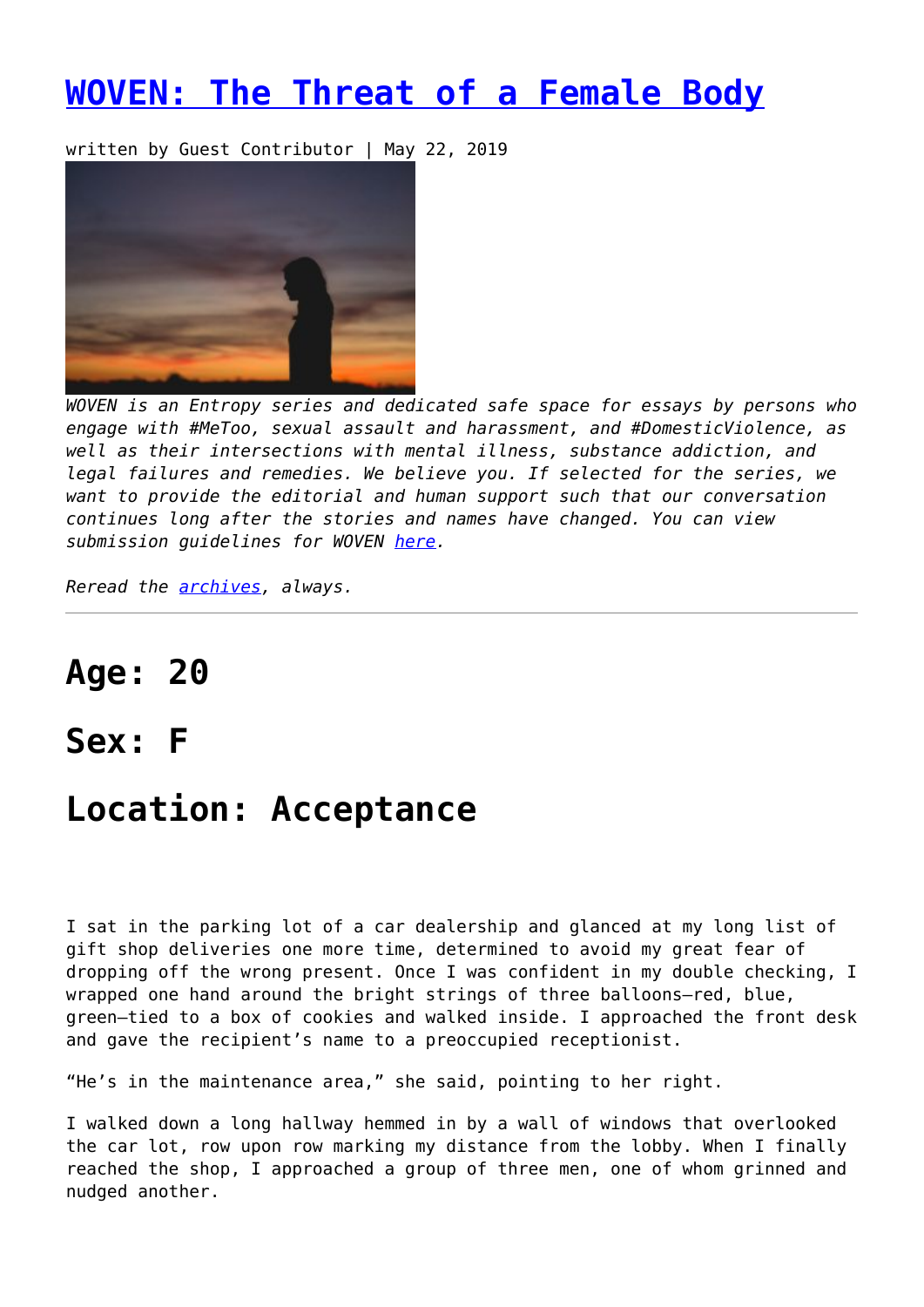"I think that's for you."

I placed the cookie box and balloons on the counter that separated the three men from me.

"Happy birthday!" I smiled at the nudged one as I began to turn away.

"Aw man," he replied. "I thought you came with it."

I laughed nervously as the men quietly chuckled and looked me up and down. My eyes locked on the countertop, the lone barrier between us.

*Did I hear him correctly? Why do I feel scared?*

The balloons and box of cookies suddenly seemed so out of place—gifts for a child handed over to a man who wanted to see more than a balloon, taste more than a cookie. I hadn't paid attention to the order form. Did his wife send the gift? His girlfriend? His mom?

I had inhaled the familiar sweetness of the chocolate chip cookies inside the box as I walked the long hallway. But now their aroma gave way to the oppressive odors of grease and fear. The kindergarten-classroom balloons looked silly, out of place next to the leering men who stood in a room full of metal and machines.

I walked away, attempting to shake off my discomfort in the hallway and behind the steering wheel of my Toyota Camry. I recounted the story to myself over and over again, incrementally tweaking the narrative to increase my culpability and reduce his, to heighten the humor and lower the fear. I convinced myself that only two options were possible—either "I thought you came with it" had been a joke based on the obvious fact that no one would *want* me to come with their birthday present, or it was my fault, the natural product of jeans that fit too tightly or accidental flirtation in my voice as I offered happy birthday wishes.

While these versions of the story left me either humiliated or at fault, they still gave me what I wanted most—equilibrium. I could manage shame and guilt as long as the world still operated in the way I'd always known it to operate: male voices letting me know when my female body had crossed a boundary.

By the time I sunk into our hand-me-down denim couch and recounted the story to my husband after dinner, I felt lighthearted. I had shoved the fear I'd felt earlier deep inside me, locked away with the memories of hawkish eyes, of frogs bare and pinned down, of phone calls that led to nicknames and bikinis on a back wall.

"He said WHAT?!"

I felt more annoyed by my husband's reaction than I did by the behavior of the men in the car dealership. Didn't my husband know that most guys acted similarly? Maybe that guy just hit on any and every female who crossed his path. Maybe I just needed to look differently, act differently,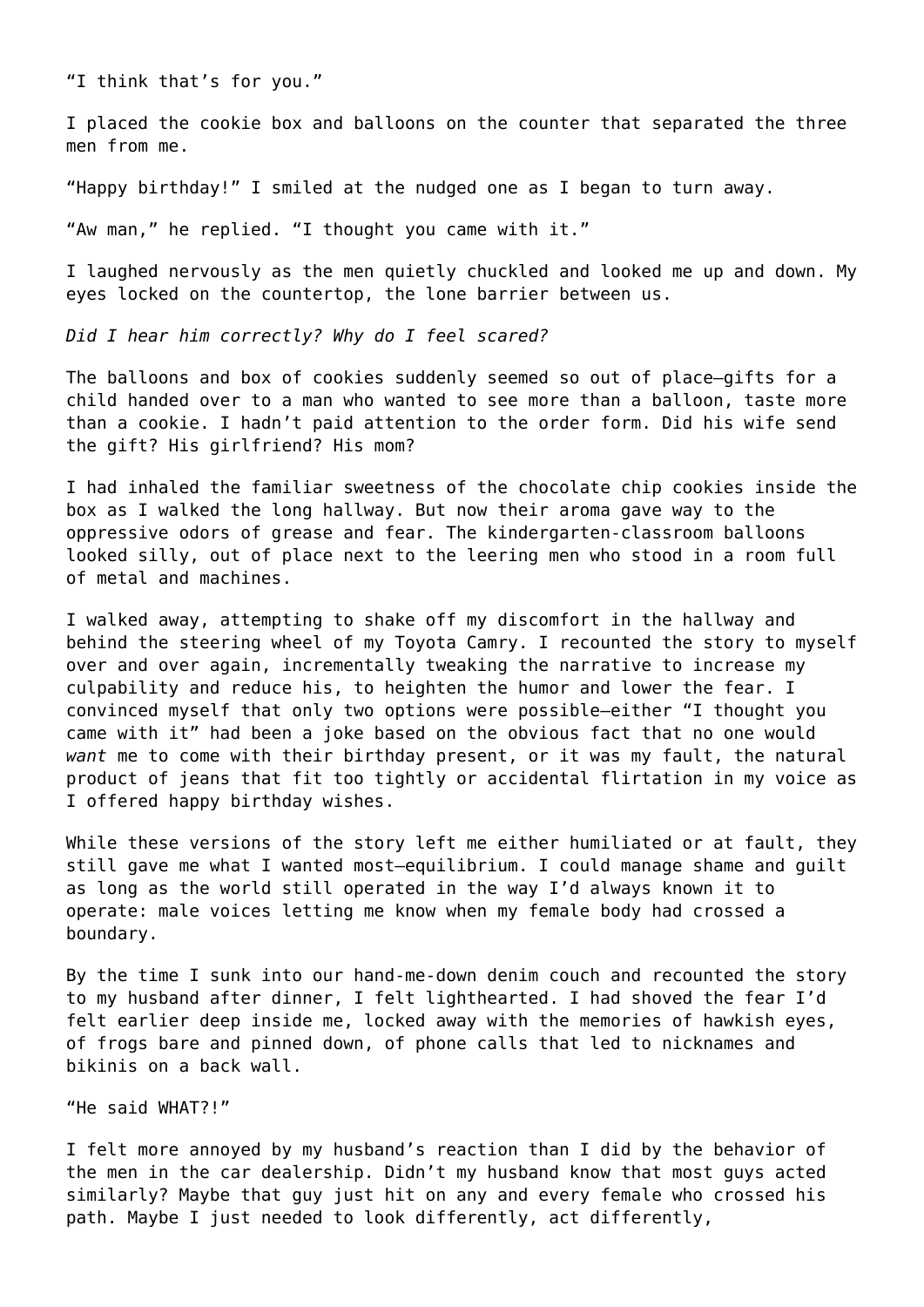*be* differently.

What would be the point of getting mad about it?

## **Age: 19**

### **Sex: F**

### **Location: Powerlessness**

I plunged my hands deep into an industrial sink, feeling my way around for a sponge through stacks of identical dinner plates and the scattered spikes of silverware. Another family camp lunch completed, another theme night dinner to go before the day came to an end. I could load the dishes, scrub the sink spotless, and offer my help elsewhere in less than half an hour.

The camp director walked into the kitchen, his eternal smile beaming beneath focused eyes.

"I want you to talk to the Chaos Girl about the dress code. She needs to tone it down."

I thought of our Chaos Girl—a title aptly chosen for a seventeen-year-old camp version of a Girl Friday who spent her days scrubbing and serving and saving the day—and her punk rock vibe. Daily, I alternated between pride over the ways I fancied myself fitting the camp mold while she didn't, and envy of the carefree way she seemed to float in and out of the rules' confines like the bubbles that rose from the sink of soaking dishes.

". . . Okay. Is there something specific you want her to change?"

"Well, her tank top straps aren't wide enough sometimes. And she just dresses . . . people notice. I'm asking you to talk to her because, you know, you kind of have a unique style, too."

I broke eye contact and looked down at my outfit. A thrift store t-shirt, because I hated spending money on clothes. Spending money on clothes made me think about how clothes looked on my body, which made me think about how boys may think about my body, which made me want to throw up or give up, the latter of which I did, by way of the t-shirt racks at Goodwill, the boys' shorts section at Old Navy, and the Crocs aisle at Academy.

So. By "unique" did he mean "utterly styleless but comfortable for working in a camp kitchen?"

Chiding myself for even internally asking that question, I agreed to talk to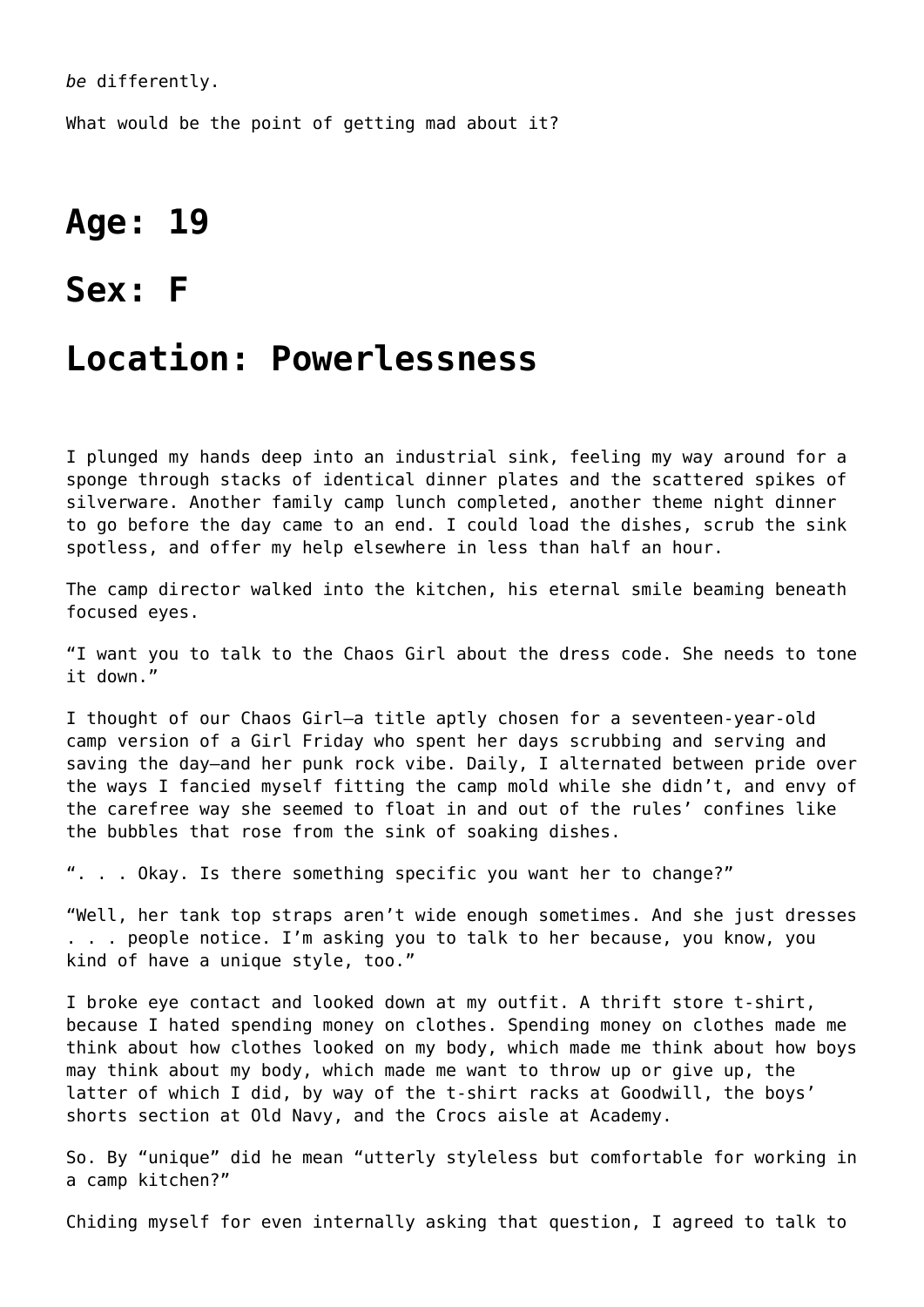the Chaos Girl.

I couldn't win. The girls who wore t-shirts and brightly colored athletic shorts weren't being corrected for their wardrobes. But the girls who wore tank tops with long shorts found themselves somewhere on the spectrum from "unique" to "inappropriate." I tried to process the once-unspoken-and-nowspoken modesty rules of the camp's subculture—cover up, and cover up in a way we like to look at, in a way that fits our style. Resisting disbelief, I swallowed the message like a pill taken without water.

I returned to the poking prongs of the soaking forks, to the tall stack of plates, the first just like the second, the second just like the third.

When I spoke to the Chaos Girl, she frustratedly demanded to know who made the request.

"It doesn't matter," I replied. "And you have to do it."

### **Age: 18**

### **Sex: F**

#### **Location: Anger**

My boyfriend and I took a trip to the mall before traveling from our college town to see his parents for the weekend. I briefly glanced at a back wall covered in swimsuits, then told him we could leave the store.

"You don't want to try anything on?" he asked.

"No. I'm . . . they're all bikinis. I'm just really not comfortable in a bikini."

He proceeded with caution.

"So, what's comfortable for you? What are . . . you looking for?"

"Oh, like a tankini," I said.

"A . . . what?" he asked.

"You know—a tankini!"

His quizzical expression communicated that, no, in fact, he did *not* know.

I placed one hand on my ribs and the other at my hips, like a mime measuring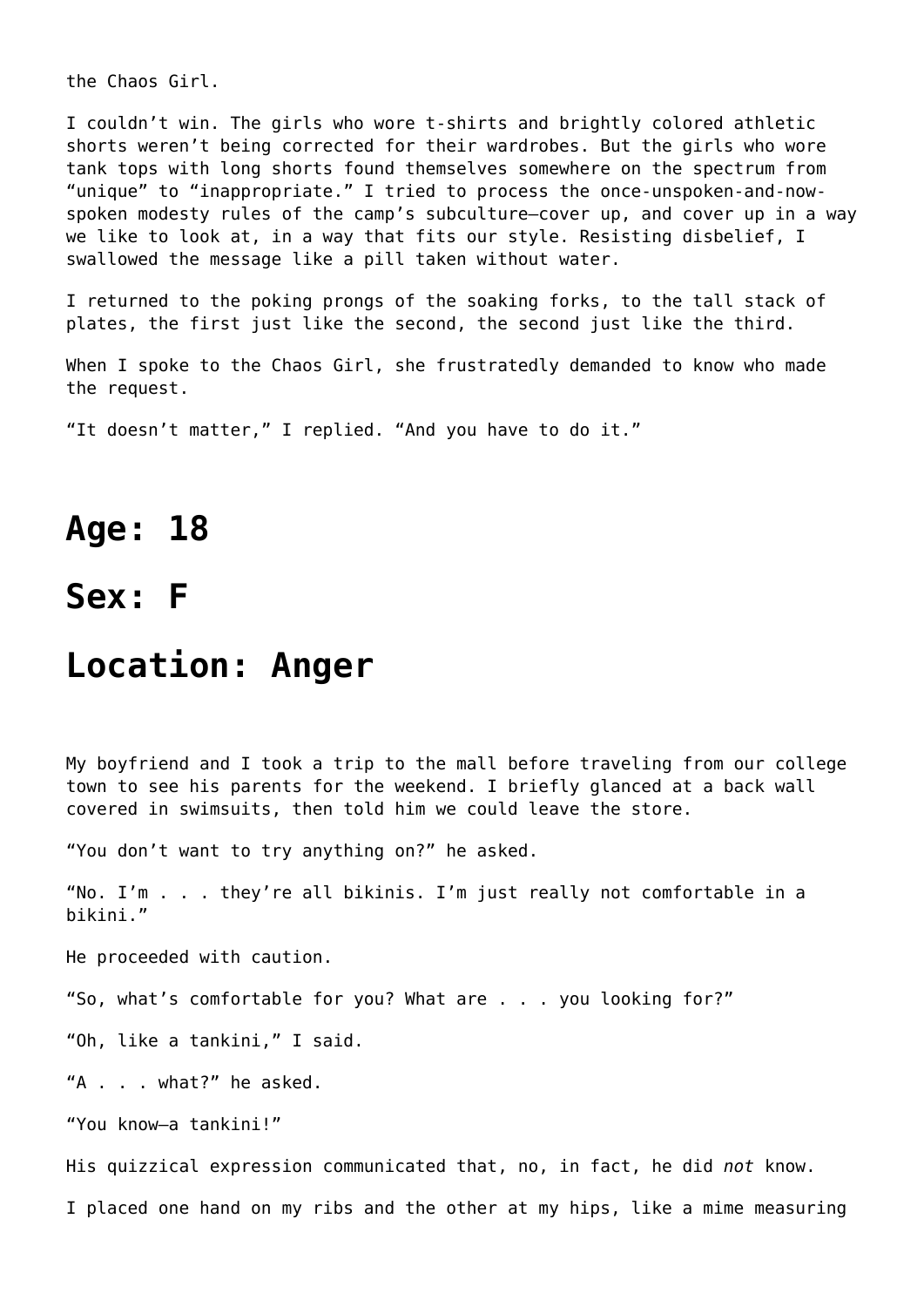her abdomen for length.

"A tankini! You know, the top covers, like, most of your torso?"

"Huh," he replied. "I've just only ever seen girls in bikinis."

Surprise and embarrassment turned my face red, jealousy turned the taste in my mouth bitter. I *cared* that my boyfriend's eyes had beheld the oceanside midriffs of other girls. That I cared made me feel even more embarrassed than I already did, which reminded me how surprised I felt, which ignited a fuse of frustration over the fact that all of these feelings overcame me for reasons my ever-logical mind couldn't seem to grasp.

I'd done everything right. I'd tried to follow the rules, and now I loved a boy who didn't ascribe to all of them. Had those years of rule-following mattered at all?

I fumed, more disoriented than I could admit, and we left the store.

### **Age: 17**

### **Sex: F**

## **Location: Depression**

Under the influence of peer pressure, I ran for president of a home school service and social club. Much to my chagrin, I found myself unopposed in the race. I would be the next student leader of an organization created by parents who retaliated against public school structures through building their own.

Frustration pulsed through me as I accepted the inevitability of the position. Why did people equate my never-ending strings of ideas with a desire to lead my friends? Why would I want to be even more accountable to the adults whose glares had only grown harsher as my peers and I grew older?

My questions remained unanswered, ultimately superseded by my determination to please authority. I wrote and rehearsed ad nauseam a speech to deliver at the first meeting of the semester. When the time came, I made a few jokes, shared a vision for the year, and sighed with relief. I told myself the coming months would turn out fine; they'd look good on my college applications.

The next day, a mother of two teenage boys called my mom. She had chaperoned the prior evening's meeting, and told my mother that she noticed an inch or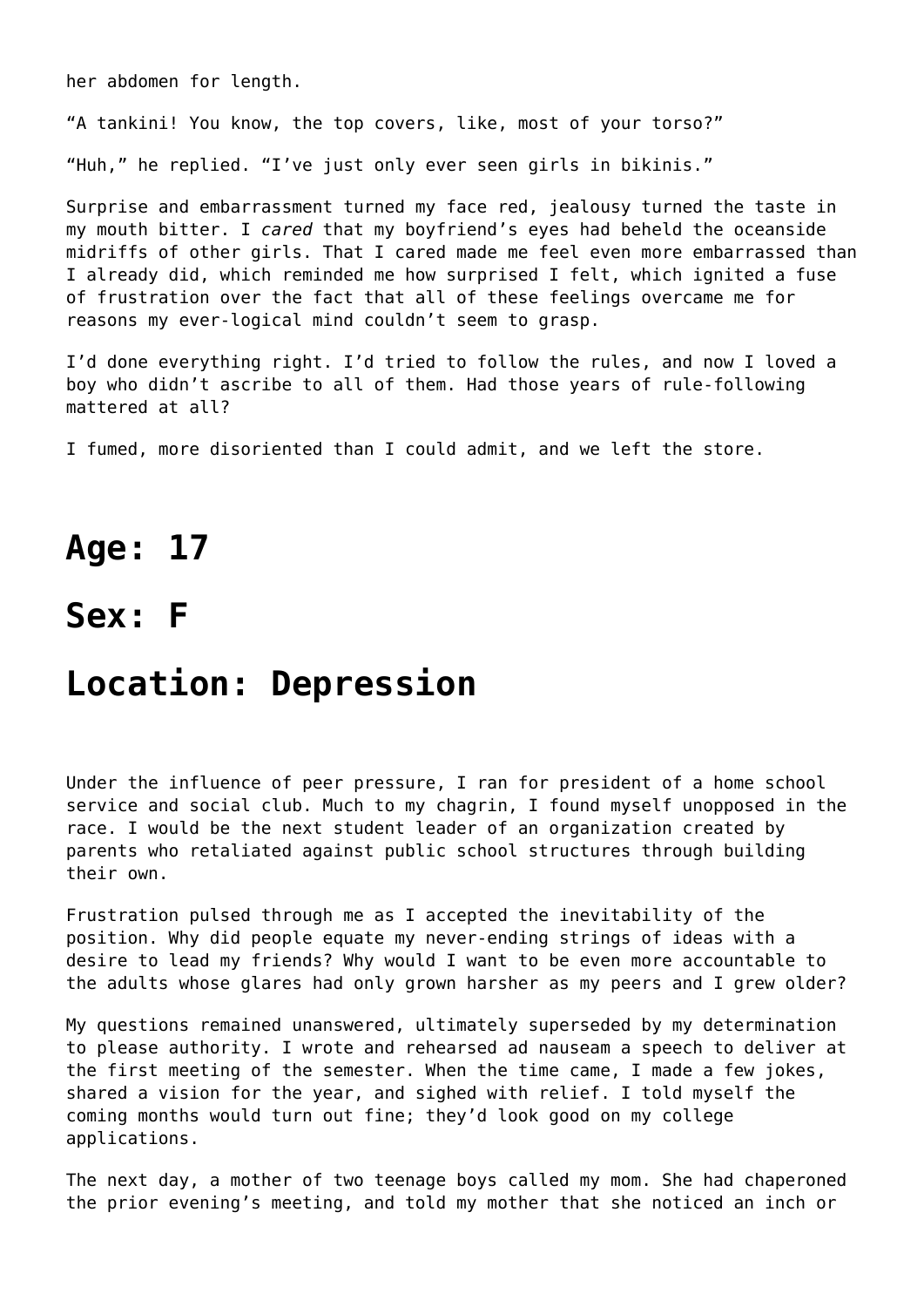so of my midriff peaking out as I gestured with my hands during my speech. "Showing anything," of course, would not be tolerated at future events.

I'd worn my favorite jacket over a t-shirt, an outfit that helped me feel as good in my own skin as my insecure self could possibly feel. My size triple 0 jeans perpetually threatened to slip past the barely-there hips just below my long torso.

Maybe I'd known my skin may show. Maybe I'd stopped caring. Maybe I'd hoped my words would matter more than if my 95-pound figure revealed "anything."

"Anything"—a word so full of possibility.

*You can try anything. You can do anything. You can be anything.*

Why did only one "anything" seem to matter?

## **Age: 16**

**Sex: F**

### **Location: Bargaining**

"You can't ask me that!" I giggled nervously into my Nokia 3390.

"Come on, it's not a big deal," he said, his seventeen-year-old voice equal parts persuasive and taunting.

"I'm not telling you my bra size."

"Fine, how about I guess? Are you a B?"

*I glanced at the door, hoping my mom couldn't hear our conversation.*

"You're an A, aren't you?"

*I closed my eyes and burrowed the back of my head into a pillow, my ponytail spilling over the top. I thought about hanging up the phone.*

"Oh my gosh, Abby. Are you a Double A? Come on. You totally are."

"Yeah, I am," I replied, staring down at my curveless frame.

"Oh my gosh, Double A, just like your INITIALS—Abby Anderson! Like Double A batteries! That's what I'm calling you from now on—Double A Batteries."

I played along. I laughed on the phone; I smiled and shrugged when he passed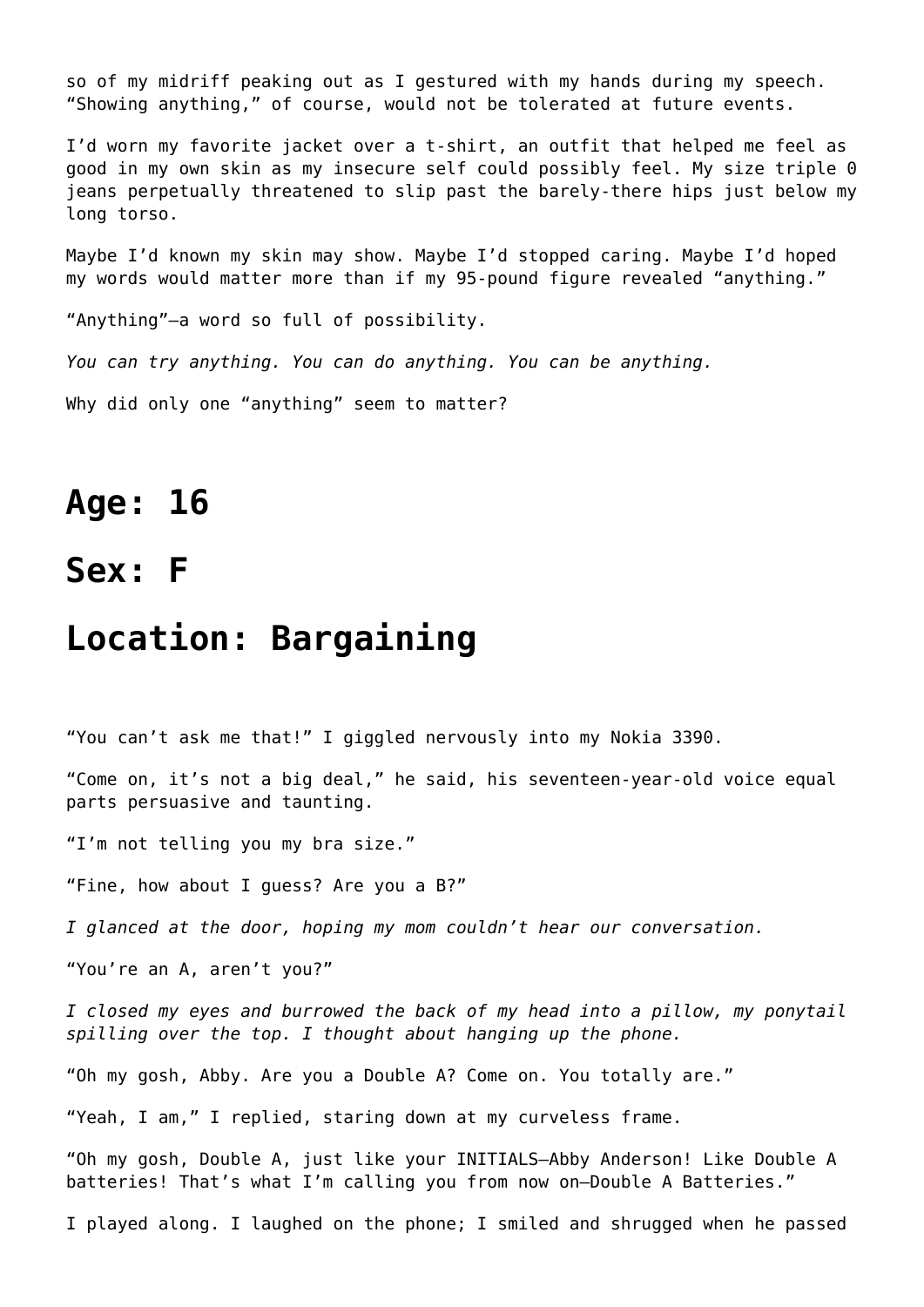the nickname around our circle of friends in the days that followed. I shoved my discomfort down, telling myself that a stupid nickname was a small price to pay for attention and belonging.

At least I didn't repel him, I reasoned. At least a conversation that led to a teasing nickname felt slightly more positive than conversations with another boy in which he told me he wanted to marry me, then immediately described sexual experiences with other girls. That other boy, states away, swore he loved me, but said his body just couldn't wait for mine.

I never could bring myself to blame him, really, and maybe my flat chest, my curveless frame, was the reason why. Who in their right mind *would* wait for a body like mine?

A few months later, the giver of the 'Double A Batteries' nickname told me that he didn't consider me cute or pretty, certainly not hot, but I could pass for "decent." I told myself to take his words as a compliment. At least he thought of me, right? "Decent" sounded positive enough. In fact, compared to adult eyes scanning me for signs of impropriety, "decent" almost felt good.

## **Age: 15**

**Sex: F**

## **Location: Guilt**

A frog's corpse lay in front of me, legs pinned to a tray, beady eyes staring upward. I lifted a scalpel to make the first incision. Some of us girls squealed, others pretended not to mind. There were some able to conduct the experiment genuinely undisturbed. The boys, uniformly, appeared resolute (which, in retrospect, must have been feigned by at least some of them). The atmosphere, though rich with the smell of formaldehyde, felt airy.

"May I speak to you in the hallway, Abby?"

I craned my neck to see our teacher standing over me, his eyes hawkish like the pool chaperone's. Pushing my chair back, I stood and anxiously trailed behind him through the double doors of the church-classroom-turnedhomeschool-co-op-science-lab.

"Are you allowed to wear that type of shirt here?" he asked, eyes fixed on my right shoulder.

Taking my cues from the display window mannequins of Charlotte Russe, I had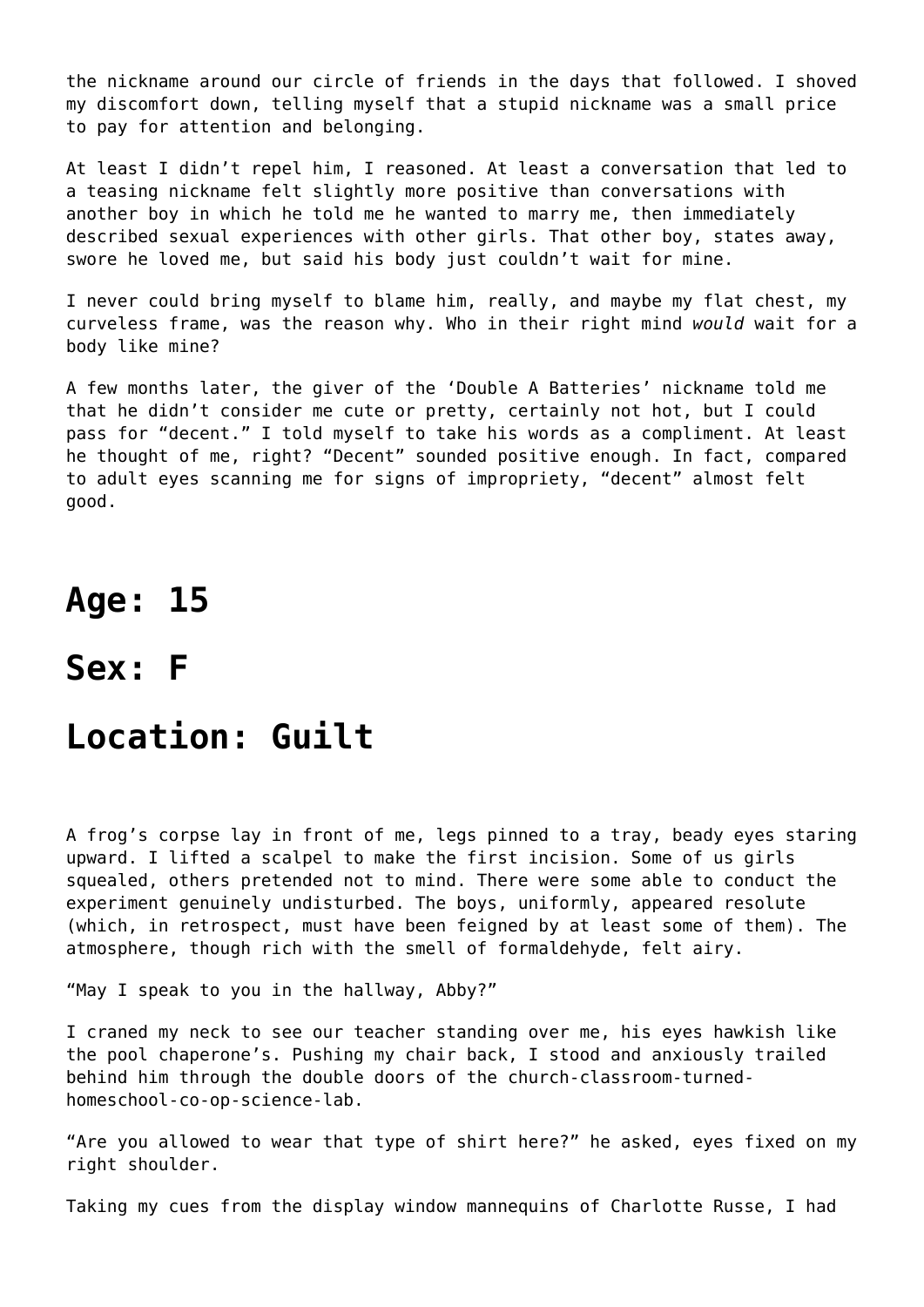fallen in love with the wide neckline. The pale pink sweater I'd chosen that day had slipped off of my painfully skinny shoulders, exposing them. I thought of the frog, bare and pinned down, as I tugged at the knit fabric.

"Oh, sorry! I don't think there's anything in the dress code about it," I said, wishing I could superglue the sweater to my collarbone.

"Okay, well, make sure it stays up."

I wanted to reply that I'd keep that top of mind while poking around for amphibious kidneys. Instead, I mumbled, "yes, sir," before walking back to my seat.

I whispered the story to my best friend after class as we scrubbed away the clinical scent that the frogs left lingering on our skin. I tried to scrub away the shame I felt, too, seeking absolution as we stood in the bathroom long after we'd turned off the faucets, hiding from teachers, from classmates, from the obligatory smiles we wore in the hallways.

"Well," she replied when I finished detailing my mortification. "Your shoulders *were* showing."

I looked away, telling myself I must have pushed too far.

The following fall, the written co-op dress code had an update. It now prohibited "off-the-shoulder necklines."

### **Age: 14**

## **Sex: F**

### **Location: Surrender**

"Why do so many stores make girls' shirts with writing across the chest?" a guy friend complained during a game night. "It's already hard enough not to look."

My mind drifted to the many modesty rules I tried to keep, the words from Joshua Harris' book *I Kissed Dating Goodbye* that I meditated on so often. "[Lots of girls] would look great in shorter skirts or tighter blouses, and they know it. But they choose to dress modestly. They take the responsibility of guarding their brothers' eyes."

Similarly, my girlfriends and I tried to take responsibility for how boys thought about our bodies. We squatted down instead of bending over to pick up dropped items from the floor, tugging our shirts down in the back and holding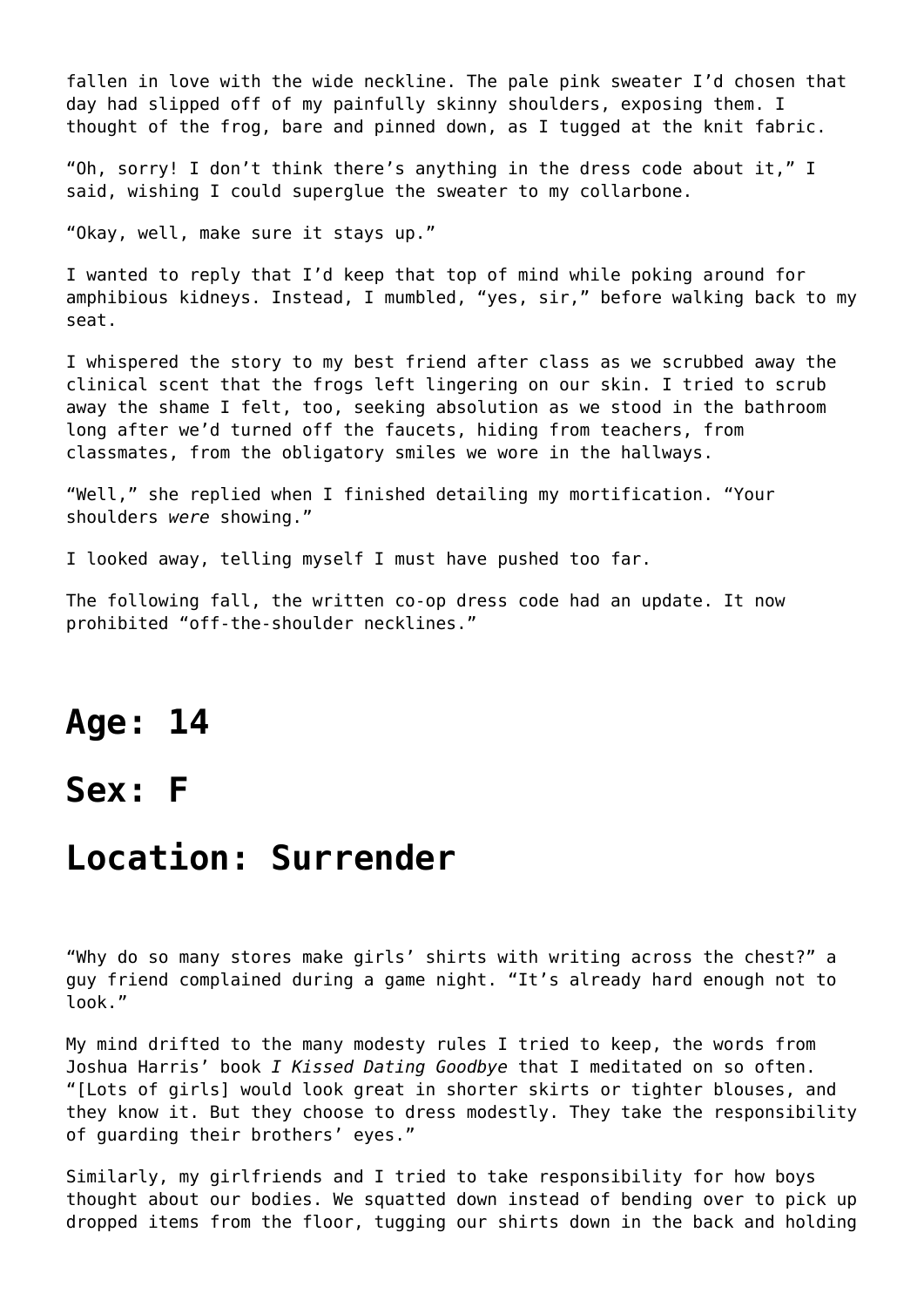one hand to our chests, ensuring that no gaping in the fabric drew male eyes toward our spines or cotton-bra covered chests. Choosing which hand would abandon its post in order to pick up a pen off the carpet felt like a precarious equation of morality (can't cause the boys to lust!), balance (gangly teenage bodies tend to flounder unpredictably), and pragmatism (I just need the pen!). Yet, we figured out ways to reveal the minimum amount of skin, because that's what good girls who cared about their guy friends did.

Good girls wore our early 2000s messenger bags with the straps running across the tops of our sternums instead of between our breasts, and we gossiped about the girls who didn't. Good girls tightened our bra straps until they dug into our shoulders so that the adjustable elastic didn't slip and reveal itself, and we took pride in our efforts.

If boys saw bra straps, they'd think about bras. If they thought about bras, they'd think about breasts. If they thought about breasts, they'd be tempted to lust, and that would be our fault.

Good girls had all the power. Good girls had no power at all.

Forcing myself back into the moment, I looked at the word-shirt complainer, and then at the other boys around the table. I loved those guys. I felt responsible for them, protective of the minds and hearts they'd bring into their fairy tale marriages someday. So I added "t-shirts with words on the chest" to my mental list titled "Clothing to Avoid."

### **Age: 13**

### **Sex: F**

## **Location: Shock**

My friends and I walked a trampled path between the pine trees of a hill country church camp. Our flip-flopped feet tread dry soil that sent up dusty clouds to linger on our ankles. We laughed loud and light, Texas girls radiating innocence beneath a blazing sun.

We swung open a metal gate and entered the swimming pool area. As we shed the tank tops and shorts that covered up our bathing suits, a chaperone came toward us, his brow furrowed. I assumed his lips carried a "no running, no rough-housing" speech that would be as rote and ignored as the spiel of an airplane stewardess.

*He's a dad*, I thought. *He can't help it.*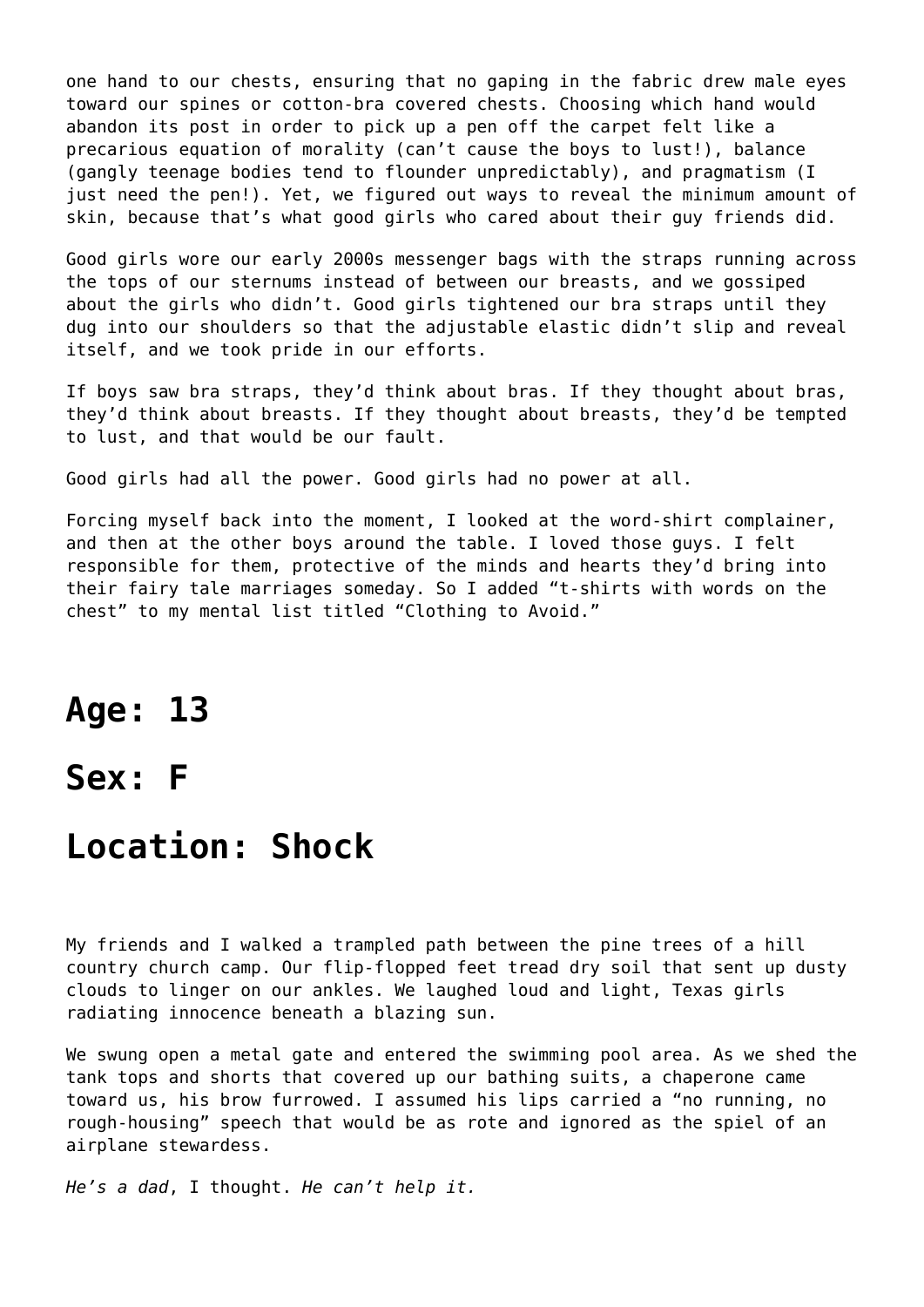But his eyes. Why did they bore through us, hawkish?

"You can't wear that swimsuit here. One-pieces only," he said, pointing to a tankini-clad eighth grader among us. "Put on a t-shirt, and not a white one."

My friends and I turned toward each other, then stared at the ground. Our cheeks flushed pink like our painted toenails.

"I guess I need to put on a shirt too," another girl murmured.

"Your top is long enough," the chaperone responded. "It doesn't show anything."

The hawkish eyes saw us not as hatchlings to protect, but as birds of prey.

I glanced over at the diving board where a boy stood tall and smiling; the sun bearing down on his bare back and torso. He jumped high into the air, weightless in flight. Then, after tucking his legs into a cannonball, he met the water. A splash rose above the sides of the pool like the embarrassment that rose in my chest.

As the boy came up for air, shirtless and carefree, smiling at his cannonball's impact, I realized that I didn't want to be there anymore. My swimsuit had passed the test, but now the chaperone saw me as linked to a rule-breaker. I wanted his approval, and I wanted him to never look at me again. I wanted my friends to follow the rules, I wanted to be spared humiliation, I wanted all of us to be allowed to just go swimming, in whatever swimsuits they brought.

We slipped away, brought low, our wings clipped, to retrieve our friend's cover-up.

## **Epilogue**

- **Age: 31**
- **Sex: F**

## **Location: Rebuilding**

I took this morning's first sip of coffee as I opened my laptop with my fouryear-old, bemoaning the fact that his brother had already gone to school,